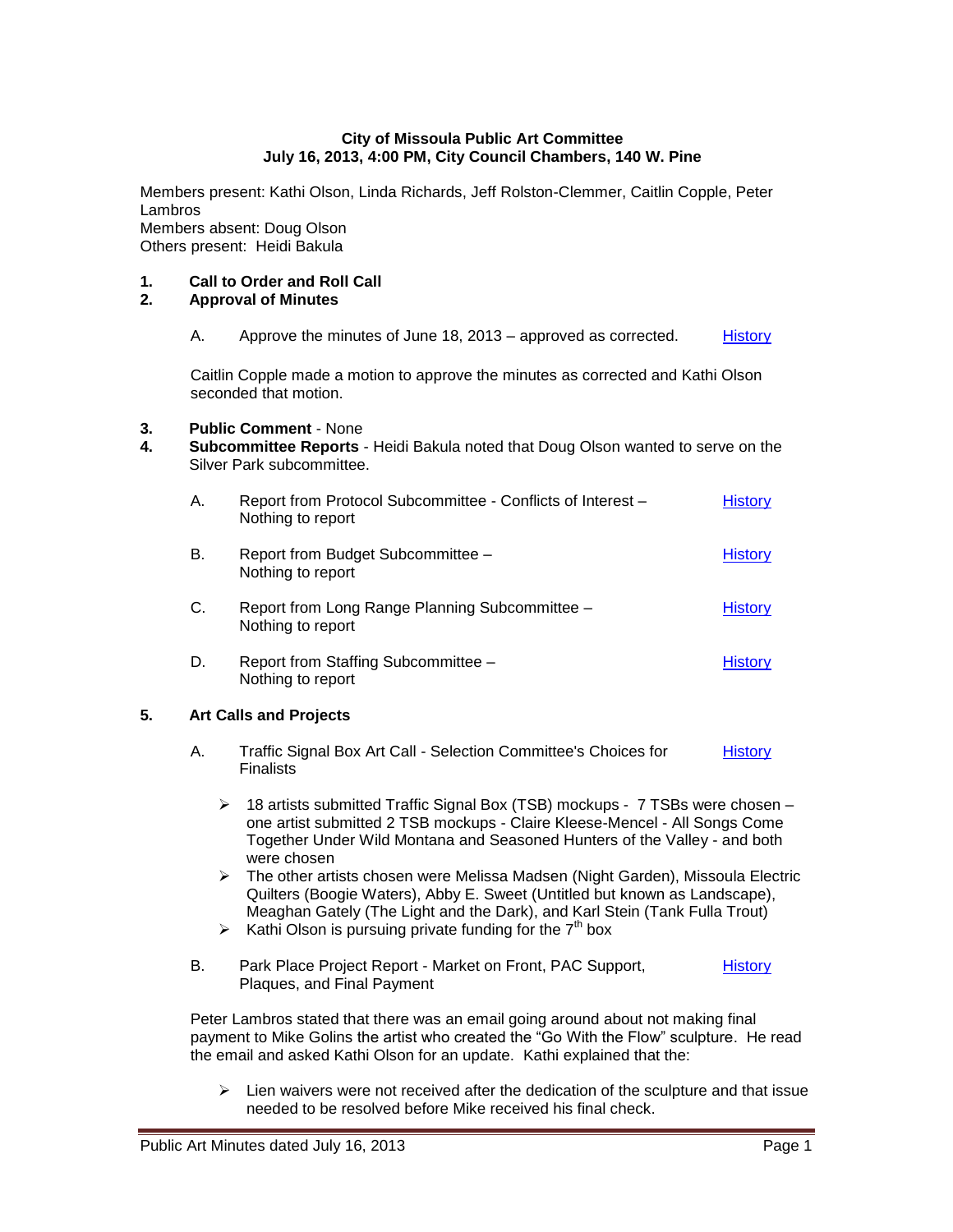- $\triangleright$  The rocks under the eddy need to be moved since it was publicized by Mike Golins that children could play on the sculpture – the city did not want children on the sculpture and did not want to be held liable if a child fell on the rocks.
- $\triangleright$  The eddy also still needed to be polished

Kathi stated that it was important that the artist know that he still had obligations under the contract. Peter asked if the polishing was noted in the contract. Kathi said it was not specifically stated but the intention was there. The eddy was to match the wave.

Caitlin Copple stated that it sounded like the check was ready and the committee should approve it to be released. Kathi said no, Mike had not finished the project yet. Caitlin explained that Mike was about to get an attorney involved and this needed to be figured out. Kathi explained that what Mike told Caitlin was not accurate and that she should talk to the members of the subcommittee.

Peter asked if there was any opposition to have the subcommittee meet with Mike about the sculpture and rock issues. Anne Guest of the Missoula Parking Commission volunteered her staff to handle the rock issue. Caitlin asked if the committee could give Mike a date in which to expect a check.

Kathi explained that there were other department heads and funders that needed to agree that the project was complete, including Anne Guest, and she would be out until Thursday of the following week. Also up until recently Mike was fine with the committee's requests.

Peter asked that the matter be resolved as soon as possible. Caitlin stated that since it was not clear who decides what a task list/timeline should be created. Kathi added that there were repeated attempts to work with Mike on the timeline that was explained to him. Peter thought it was important to memorialize expectations. Kathi added that she would contact Mike and Anne. Linda Richards noted that Mike was also hard to get ahold of, even by email.

Peter indicated that he wants a formal checklist posted on the website. The perception is that the committee has not been good at communication.

#### **6. Announcements, News and Upcoming Events**

| А. | Portland Loo - Caitlin Copple – Not discussed | History |
|----|-----------------------------------------------|---------|
| В. | Wayfinding Report - Caitlin Copple            | History |

Caitlin Copple gave a quick presentation on Wayfinding. The name of the consulting firm is MERJE and more information can be found at:

# Destination Missoula [Wayfinding Design Concepts Presentation](http://www.destinationmissoula.org/pdf/Initial-Design-Concepts-Presentation.pdf)

MERJE is interested in having the Public Art Committee involved and wants to use local artists. The design for Missoula can be customized to fit the city's needs; however three main concepts were presented: Industrial, Modern, or Artistic. There will also be many districts, including parks and trails, the downtown district, airport-business district, the midtown district, the north Reserve district, etc.

Peter Lambros asked when the committee should get involved in the process. Caitlin suggested nominating someone who could attend the Wayfinding meetings. Kathi added that the meetings were held once a week which made them hard to get to.